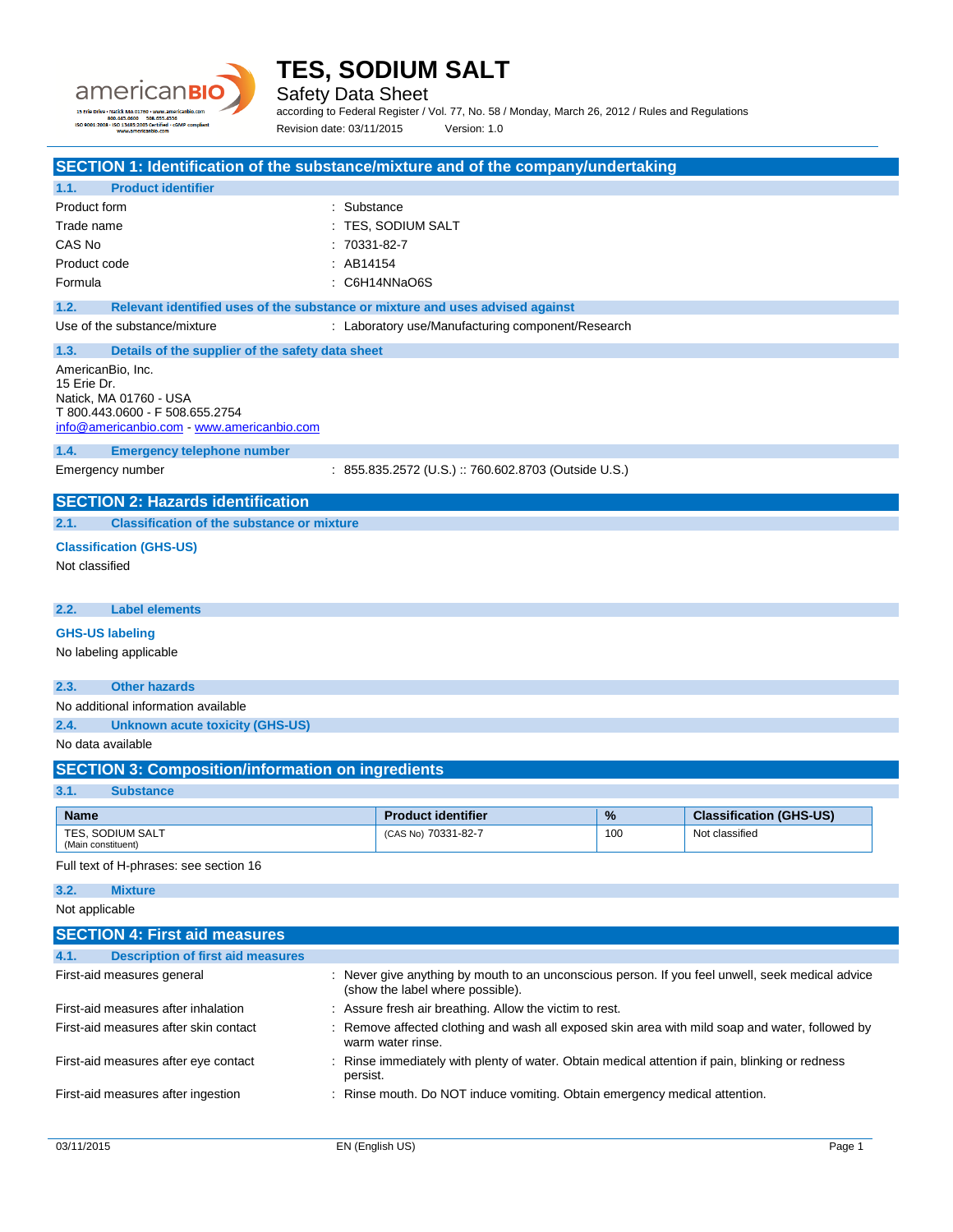Safety Data Sheet

according to Federal Register / Vol. 77, No. 58 / Monday, March 26, 2012 / Rules and Regulations

| 4.2.<br>Most important symptoms and effects, both acute and delayed                                     |                                                                                                                                                                                            |  |  |
|---------------------------------------------------------------------------------------------------------|--------------------------------------------------------------------------------------------------------------------------------------------------------------------------------------------|--|--|
| Symptoms/injuries                                                                                       | : Not expected to present a significant hazard under anticipated conditions of normal use.                                                                                                 |  |  |
| 4.3.<br>Indication of any immediate medical attention and special treatment needed                      |                                                                                                                                                                                            |  |  |
| No additional information available                                                                     |                                                                                                                                                                                            |  |  |
| <b>SECTION 5: Firefighting measures</b>                                                                 |                                                                                                                                                                                            |  |  |
| 5.1.<br><b>Extinguishing media</b>                                                                      |                                                                                                                                                                                            |  |  |
| suitable extinguishing media<br>Unsuitable extinguishing media                                          | : Foam. Dry powder. Carbon dioxide. Water spray. Sand.<br>: Do not use a heavy water stream.                                                                                               |  |  |
| 5.2.<br>Special hazards arising from the substance or mixture                                           |                                                                                                                                                                                            |  |  |
| No additional information available                                                                     |                                                                                                                                                                                            |  |  |
| 5.3.<br><b>Advice for firefighters</b>                                                                  |                                                                                                                                                                                            |  |  |
| Firefighting instructions                                                                               | : Use water spray or fog for cooling exposed containers. Exercise caution when fighting any<br>chemical fire. Avoid (reject) fire-fighting water to enter environment.                     |  |  |
| Protection during firefighting                                                                          | : Do not enter fire area without proper protective equipment, including respiratory protection.                                                                                            |  |  |
| <b>SECTION 6: Accidental release measures</b>                                                           |                                                                                                                                                                                            |  |  |
| Personal precautions, protective equipment and emergency procedures<br>6.1.                             |                                                                                                                                                                                            |  |  |
| 6.1.1.<br>For non-emergency personnel                                                                   |                                                                                                                                                                                            |  |  |
| Emergency procedures                                                                                    | : Evacuate unnecessary personnel.                                                                                                                                                          |  |  |
| 6.1.2.<br>For emergency responders                                                                      |                                                                                                                                                                                            |  |  |
| Protective equipment                                                                                    | Equip cleanup crew with proper protection.                                                                                                                                                 |  |  |
| <b>Emergency procedures</b>                                                                             | : Ventilate area.                                                                                                                                                                          |  |  |
| 6.2.<br><b>Environmental precautions</b>                                                                |                                                                                                                                                                                            |  |  |
| Prevent entry to sewers and public waters. Notify authorities if liquid enters sewers or public waters. |                                                                                                                                                                                            |  |  |
| 6.3.<br>Methods and material for containment and cleaning up                                            |                                                                                                                                                                                            |  |  |
| Methods for cleaning up                                                                                 | : On land, sweep or shovel into suitable containers. Minimize generation of dust. Store away from<br>other materials.                                                                      |  |  |
| <b>Reference to other sections</b><br>6.4.                                                              |                                                                                                                                                                                            |  |  |
| See Heading 8. Exposure controls and personal protection.                                               |                                                                                                                                                                                            |  |  |
| <b>SECTION 7: Handling and storage</b>                                                                  |                                                                                                                                                                                            |  |  |
| 7.1.<br><b>Precautions for safe handling</b>                                                            |                                                                                                                                                                                            |  |  |
| Precautions for safe handling                                                                           | : Wash hands and other exposed areas with mild soap and water before eat, drink or smoke and<br>when leaving work. Provide good ventilation in process area to prevent formation of vapor. |  |  |
| 7.2.<br>Conditions for safe storage, including any incompatibilities                                    |                                                                                                                                                                                            |  |  |
| Storage conditions                                                                                      | : Keep only in the original container in a cool, well ventilated place away from : Direct sunlight.<br>Keep container closed when not in use.                                              |  |  |
| Incompatible products                                                                                   | Strong bases. strong acids.                                                                                                                                                                |  |  |
| Incompatible materials                                                                                  | Sources of ignition. Direct sunlight.                                                                                                                                                      |  |  |
| 7.3.<br><b>Specific end use(s)</b><br>No additional information available                               |                                                                                                                                                                                            |  |  |
| <b>SECTION 8: Exposure controls/personal protection</b>                                                 |                                                                                                                                                                                            |  |  |
| 8.1.<br><b>Control parameters</b>                                                                       |                                                                                                                                                                                            |  |  |
| No additional information available                                                                     |                                                                                                                                                                                            |  |  |
| 8.2.<br><b>Exposure controls</b>                                                                        |                                                                                                                                                                                            |  |  |
| Personal protective equipment                                                                           | : Avoid all unnecessary exposure.                                                                                                                                                          |  |  |
| Hand protection                                                                                         | Wear protective gloves.                                                                                                                                                                    |  |  |
| Eye protection                                                                                          | Chemical goggles or safety glasses.                                                                                                                                                        |  |  |
| Respiratory protection<br>Other information                                                             | Wear approved mask.<br>When using, do not eat, drink or smoke.                                                                                                                             |  |  |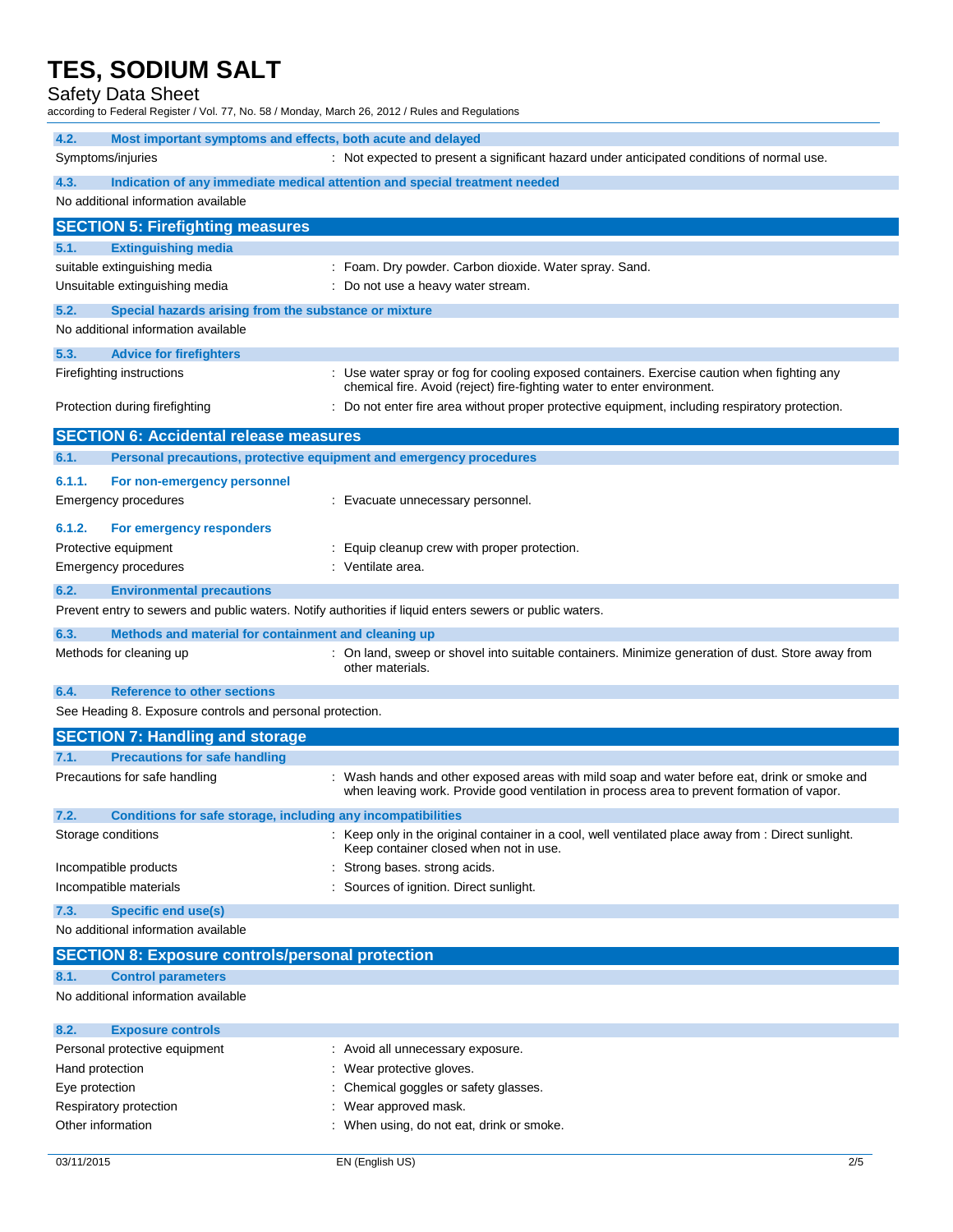### Safety Data Sheet

according to Federal Register / Vol. 77, No. 58 / Monday, March 26, 2012 / Rules and Regulations

| <b>SECTION 9: Physical and chemical properties</b>                    |                     |
|-----------------------------------------------------------------------|---------------------|
| Information on basic physical and chemical properties<br>9.1.         |                     |
| Physical state                                                        | : Solid             |
| Molecular mass                                                        | : 251.23 g/mol      |
| Color                                                                 | white.              |
| Odor                                                                  | characteristic.     |
| Odor threshold                                                        | No data available   |
| pH                                                                    | No data available   |
| Relative evaporation rate (butyl acetate=1)                           | No data available   |
| Melting point                                                         | No data available   |
| Freezing point                                                        | No data available   |
| Boiling point                                                         | No data available   |
| Flash point                                                           | No data available   |
| Self ignition temperature                                             | No data available   |
| Decomposition temperature                                             | No data available   |
| Flammability (solid, gas)                                             | No data available   |
| Vapor pressure                                                        | : No data available |
| Relative vapor density at 20 °C                                       | No data available   |
| Relative density                                                      | No data available   |
| Solubility                                                            | No data available   |
| Log Pow                                                               | No data available   |
| Log Kow                                                               | No data available   |
| Viscosity, kinematic                                                  | No data available   |
| Viscosity, dynamic                                                    | No data available   |
| <b>Explosive properties</b>                                           | No data available   |
| Oxidizing properties                                                  | No data available   |
| <b>Explosive limits</b>                                               | No data available   |
| 9.2.<br><b>Other information</b>                                      |                     |
| No additional information available                                   |                     |
| <b>SECTION 10: Stability and reactivity</b>                           |                     |
| 10.1.<br><b>Reactivity</b>                                            |                     |
| No additional information available                                   |                     |
| 10.2.<br><b>Chemical stability</b>                                    |                     |
| Not established.                                                      |                     |
| <b>Possibility of hazardous reactions</b><br>10.3.                    |                     |
| Not established.                                                      |                     |
| <b>Conditions to avoid</b><br>10.4.                                   |                     |
| Direct sunlight. Extremely high or low temperatures.                  |                     |
|                                                                       |                     |
| 10.5.<br><b>Incompatible materials</b><br>strong acids. Strong bases. |                     |
|                                                                       |                     |
| <b>Hazardous decomposition products</b><br>10.6.                      |                     |
| fume. Carbon monoxide. Carbon dioxide.                                |                     |
| <b>SECTION 11: Toxicological information</b>                          |                     |
| <b>Information on toxicological effects</b><br>11.1.                  |                     |
|                                                                       |                     |
| Acute toxicity                                                        | : Not classified    |

| <b>ACULC LUAILITY</b>             | . TVUL UIQOOIIIGU |
|-----------------------------------|-------------------|
| Skin corrosion/irritation         | : Not classified  |
| Serious eye damage/irritation     | : Not classified  |
| Respiratory or skin sensitization | : Not classified  |
| Germ cell mutagenicity            | : Not classified  |
|                                   |                   |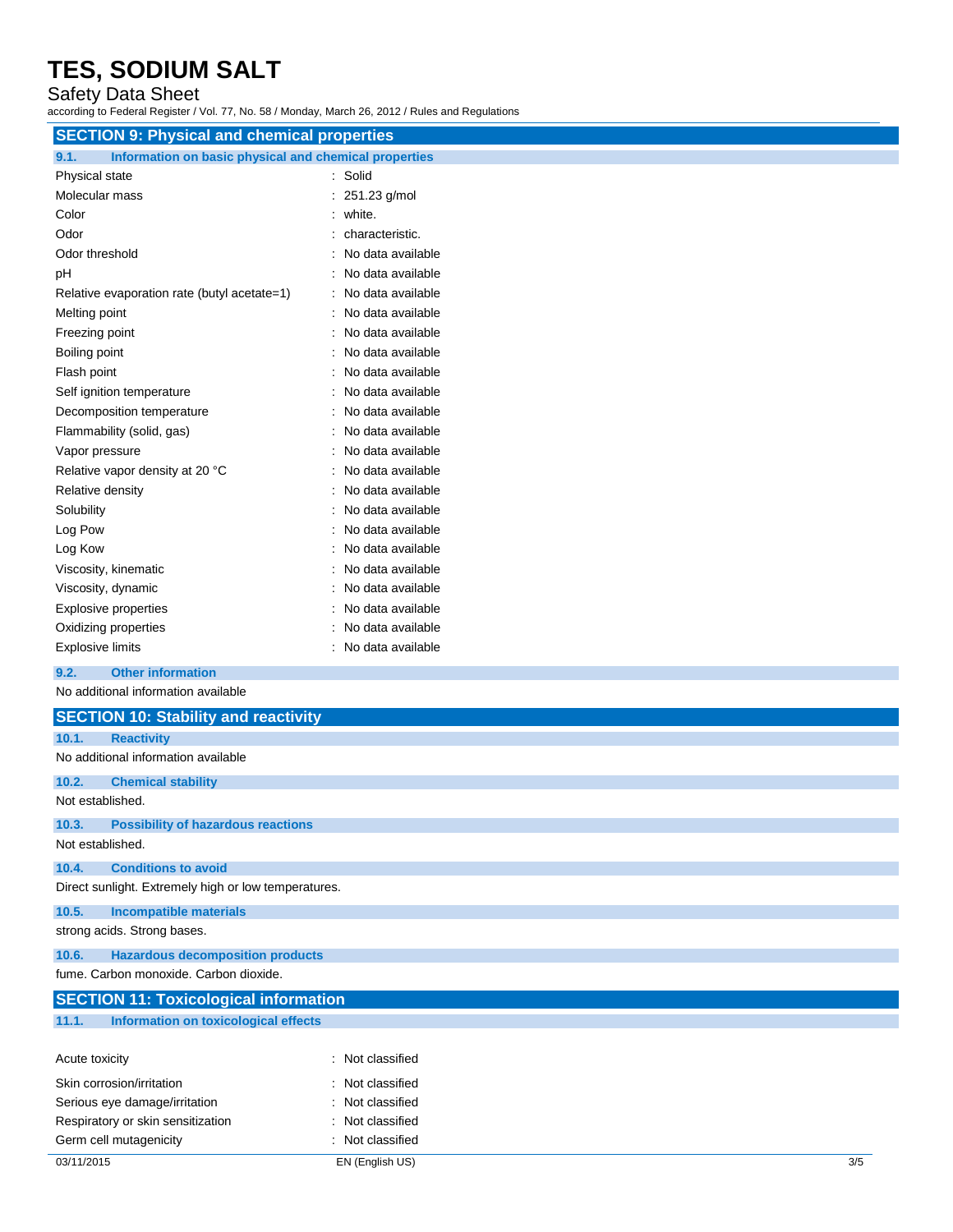### Safety Data Sheet

according to Federal Register / Vol. 77, No. 58 / Monday, March 26, 2012 / Rules and Regulations

| Carcinogenicity                                                     | : Not classified                                                          |
|---------------------------------------------------------------------|---------------------------------------------------------------------------|
| Reproductive toxicity                                               | : Not classified                                                          |
| Specific target organ toxicity (single exposure)                    | : Not classified                                                          |
|                                                                     |                                                                           |
| Specific target organ toxicity (repeated                            | : Not classified                                                          |
| exposure)                                                           |                                                                           |
| Aspiration hazard                                                   | : Not classified                                                          |
| Potential Adverse human health effects and                          | : Based on available data, the classification criteria are not met.       |
| symptoms                                                            |                                                                           |
| <b>SECTION 12: Ecological information</b>                           |                                                                           |
| 12.1.<br><b>Toxicity</b>                                            |                                                                           |
| No additional information available                                 |                                                                           |
| 12.2.<br><b>Persistence and degradability</b>                       |                                                                           |
| <b>TES, SODIUM SALT (70331-82-7)</b>                                |                                                                           |
| Persistence and degradability                                       | Not established.                                                          |
| 12.3.<br><b>Bioaccumulative potential</b>                           |                                                                           |
|                                                                     |                                                                           |
| <b>TES, SODIUM SALT (70331-82-7)</b><br>Bioaccumulative potential   | Not established.                                                          |
|                                                                     |                                                                           |
| <b>Mobility in soil</b><br>12.4.                                    |                                                                           |
| No additional information available                                 |                                                                           |
| 12.5.<br><b>Other adverse effects</b>                               |                                                                           |
| Other information                                                   | : Avoid release to the environment.                                       |
|                                                                     |                                                                           |
|                                                                     |                                                                           |
| <b>SECTION 13: Disposal considerations</b>                          |                                                                           |
| 13.1.<br><b>Waste treatment methods</b>                             |                                                                           |
| Waste disposal recommendations                                      | : Dispose in a safe manner in accordance with local/national regulations. |
| Ecology - waste materials                                           | : Avoid release to the environment.                                       |
| <b>SECTION 14: Transport information</b>                            |                                                                           |
| In accordance with DOT                                              |                                                                           |
| No dangerous good in sense of transport regulations                 |                                                                           |
| <b>Additional information</b>                                       |                                                                           |
| Other information                                                   | : No supplementary information available.                                 |
|                                                                     |                                                                           |
| <b>ADR</b>                                                          |                                                                           |
| Transport document description                                      | : UN N/A                                                                  |
| <b>Transport by sea</b>                                             |                                                                           |
| No additional information available                                 |                                                                           |
| <b>Air transport</b>                                                |                                                                           |
| No additional information available                                 |                                                                           |
|                                                                     |                                                                           |
| <b>SECTION 15: Regulatory information</b>                           |                                                                           |
| 15.1. US Federal regulations<br>No additional information available |                                                                           |
|                                                                     |                                                                           |
| 15.2. International regulations                                     |                                                                           |
| <b>CANADA</b>                                                       |                                                                           |

No additional information available